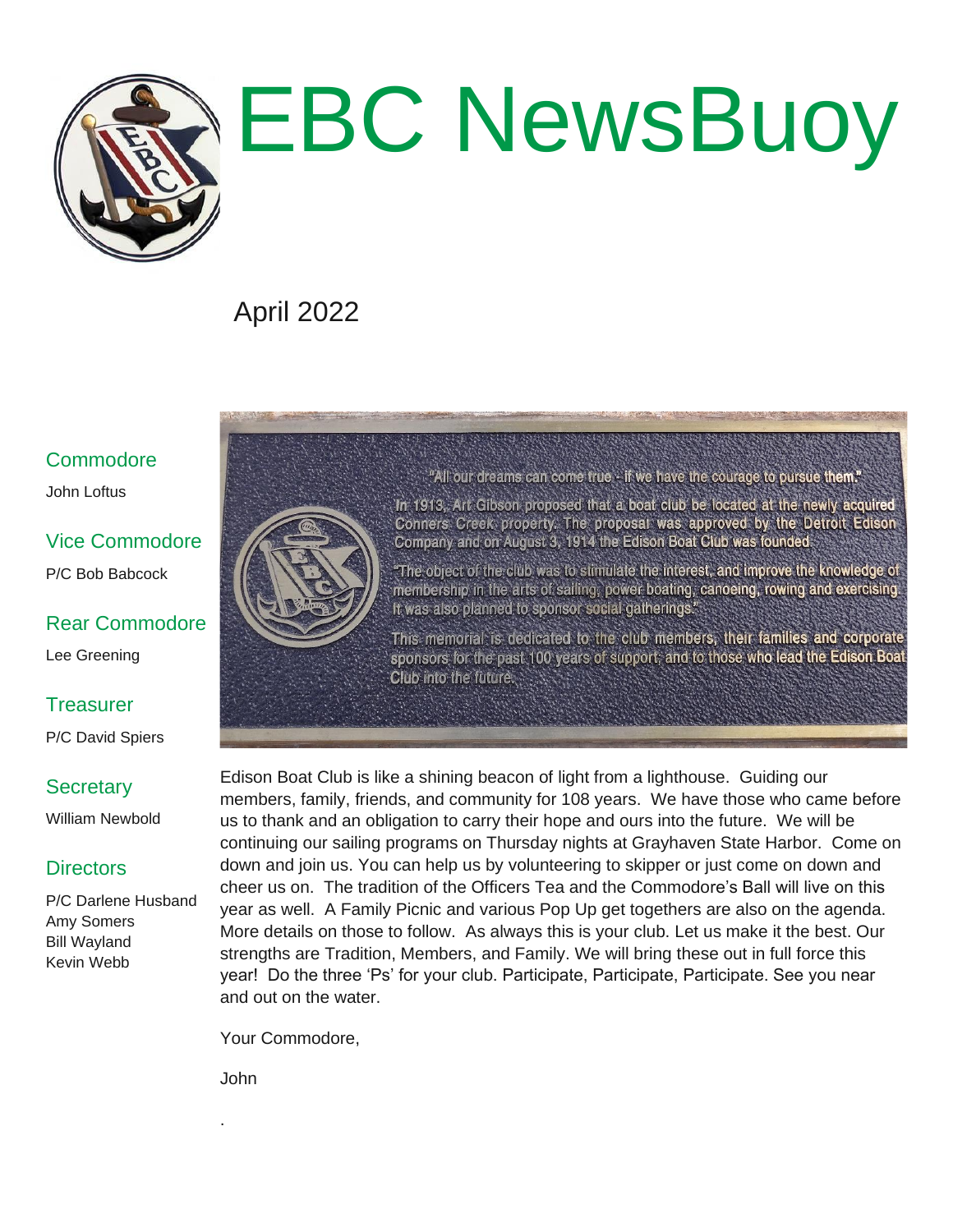## Welcome to the EBC NewsBuoy

#### **A Note from the Secretary Bill Newbold:**

#### Upcoming Events

**April:** Start of Novice Sailing Grayhaven Marina

**May 22, 2022**

Officers Tea / Opening Day CSYC, Grosse Pointe Farms

**July –Picnic** TBD Location

**August 19, 2022 Regatta** Party Location TBD

**September** - TBD

**October 15, 2022**

Commodore's Ball Assumption Cultural Center, St. Clair Shores

#### **November**

Annual Meeting Location TBD

This first edition of the renewed NewsBuoy is being sent to an extended audience: To recent past members, as well as current members. It's important for all those in the EBC community to know that 2022 is the year EBC comes fully back to life after two years in pandemic-induced hibernation. It's going to be a great year and we want **all** of our friends to be a part of it.

Those of you who've already renewed your membership for 2022, you get a gold star.

Those of you 2021 members who haven't yet renewed your membership, it's time you get to it.

For members we might have lost along the way since 2019, your application to re-join is pre-approved—just indicate your interest and we'll send the membership materials out to you. The best way to do this is to e-mail us at [edisonboatclub@gmail.com](mailto:edisonboatclub@gmail.com) or call a Board member that you know.

Renew soon to attend the May 22, 2022 Officers Tea as a member

Believe it or not, Spring is here—so get moving!

#### **Financial Report from Treasurer David Spiers:**

To date the Club is in a good financial state. We have approved a budget for the calendar year. While we are running at a deficit, we are planning to trim some expenses. These include the future of the EBC IV, finding a permanent home for the Club and Advertising for increasing our membership. With the membership open to all US and Ontario residents we need the current members to encourage others to join the Club. If every member brought in a new member, we would double our following and make our events even more worthwhile. The membership is the strength heart and soul of our Club. Please participate in this effort. Yours respectively, P/C David Spiers